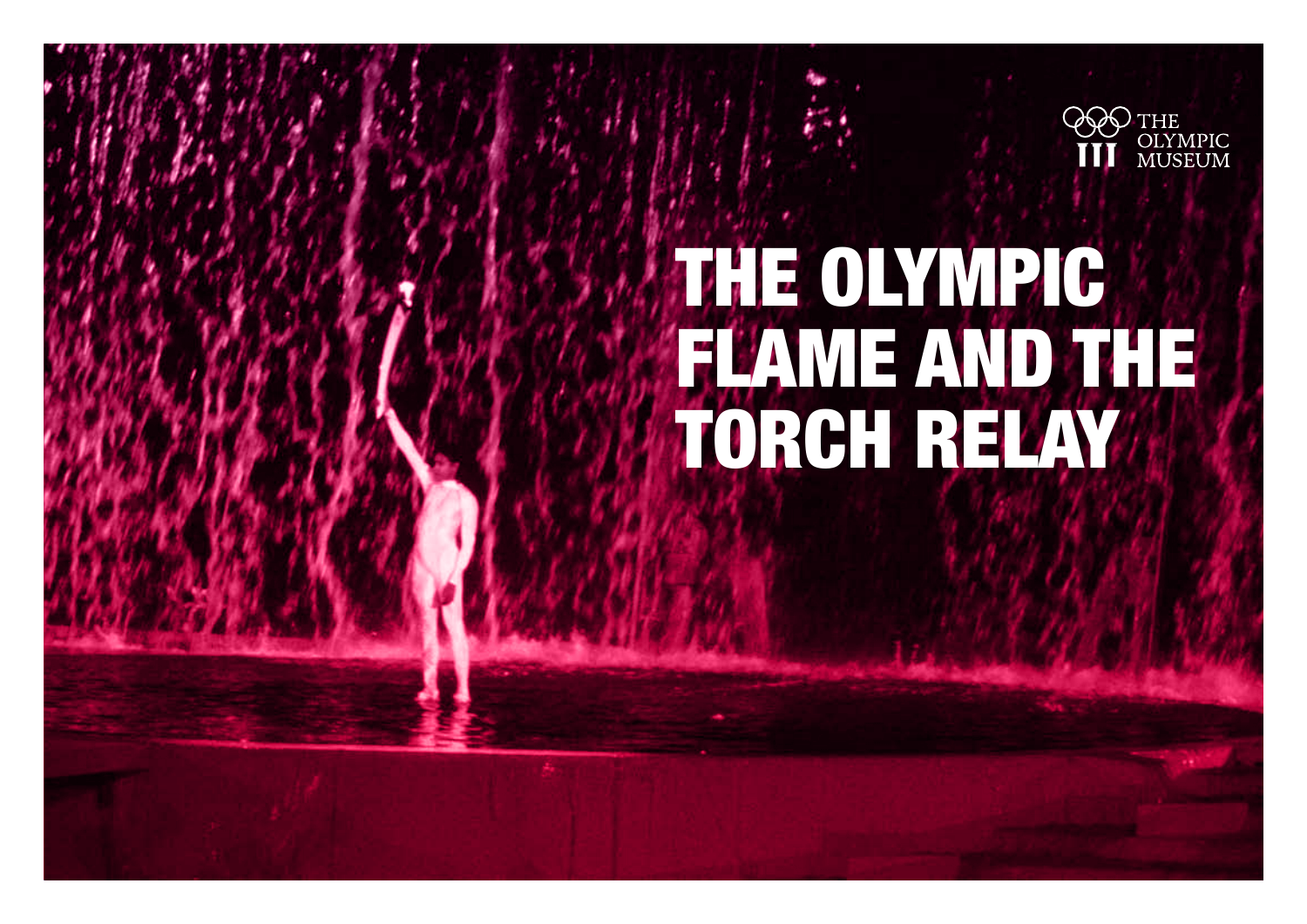# <span id="page-1-0"></span>The Olympic flame and the **TORCH RELAY**

*This is a PDF interactive file. The headings of each page contain hyperlinks, which allow to move from chapter to chapter.* 



*Click on this icon to download the image.*

*Cover: OG Sydney 2000, Opening Ceremony – Cathy FREEMAN (AUS), final torch bearer. © IOC*





The flame Symbolism of fire. Antiquity: the fire in Olympia. [Lighting of the Olympic flame.](#page-3-0)





Relay at the modern Olympic Games

A modern invention inspired by Antiquity.

[The Relay at the modern Games:](#page-5-0)  first Relay, itineraries and transport.

6

3

11

Torch-bearers Selection of torch-bearers. [The importance of the first](#page-10-0)  and last torch-bearer.



**TORCHES** [Technology and design serving](#page-12-0)  the Olympic flame.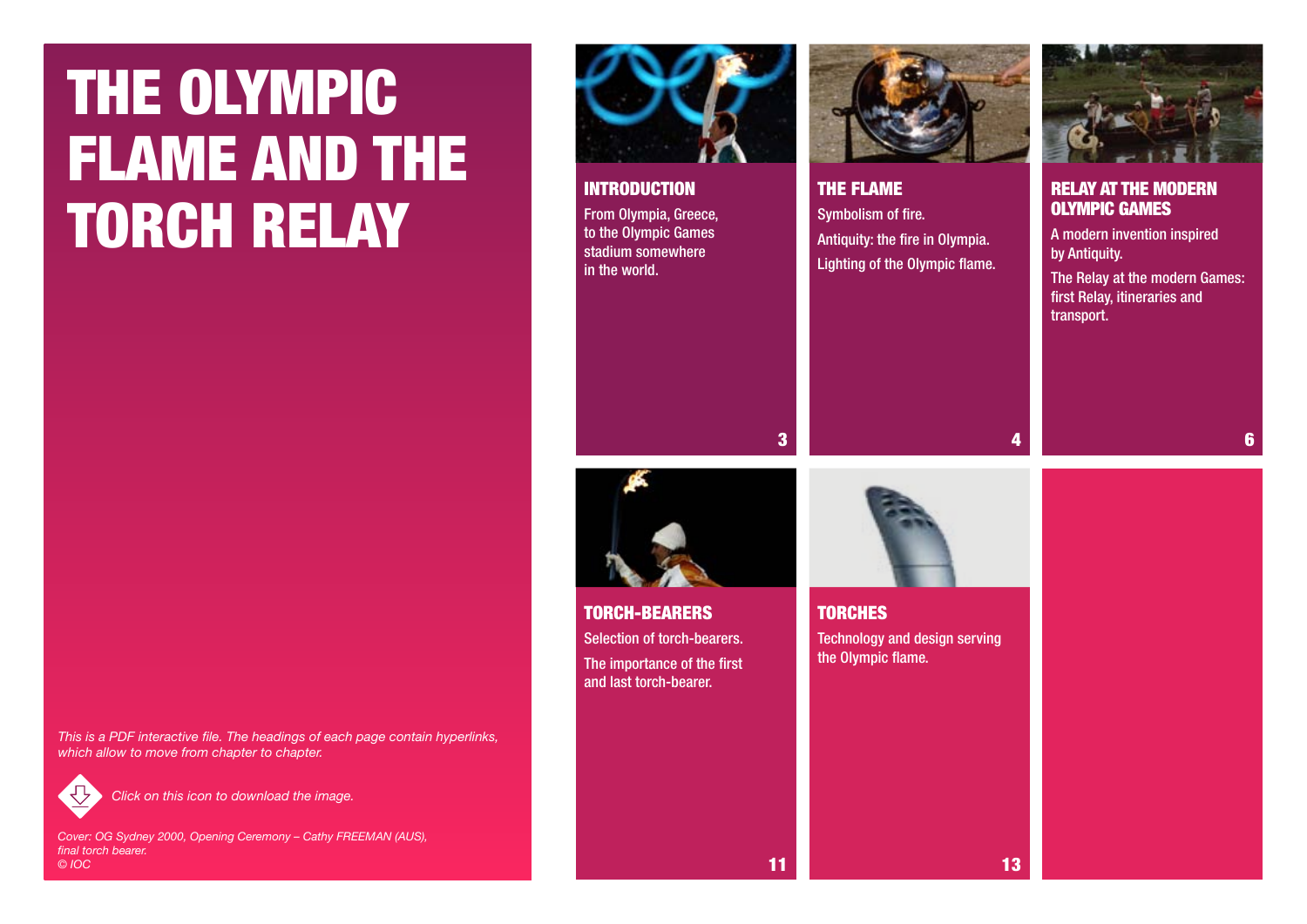<span id="page-2-0"></span>

### **INTRODUCTION**

#### Flame

In the context of the modern Games, the Olympic flame is a manifestation of the positive values that Man has always associated with the symbolism of fire. The purity of the flame is guaranteed by the special way of lighting it the sun's rays.

The choice of Olympia as a departure point emphasises the link between the Ancient and Modern Games and underlines the profound connection between these two events.

### Relay

The flame is carried by relay all the way to its final destination in the stadium. Although it is usually carried by runners on foot, other modes of transport are also used. For air transportation, the flame is sheltered in a security lamp, similar to a miner's lamp. At night time, it is kept in a special cauldron. The Relay's function is twofold: to herald the Olympic Games and to transmit a message of peace and friendship to the people along its route.

#### **STADIUM**

The highlight of the Opening Ceremony of the Olympics is the entrance of the Olympic flame into the stadium. The identity of the final torchbearer is kept secret until the last moment. It is often a personality from the sports world or a young person symbolising hope for the future. The final torchbearer often does a lap of the stadium before lighting the monumental cauldron with the Olympic flame. A symbolic release of doves evokes the climate of peace in which the Olympic Games should take place. The flame remains lit for the duration of the Games and is only extinguished at the closing ceremony.

*1. OG Vancouver 2010 – The Olympic flame enters the stadium during the Opening Ceremony. © Getty / Jasper Juinen*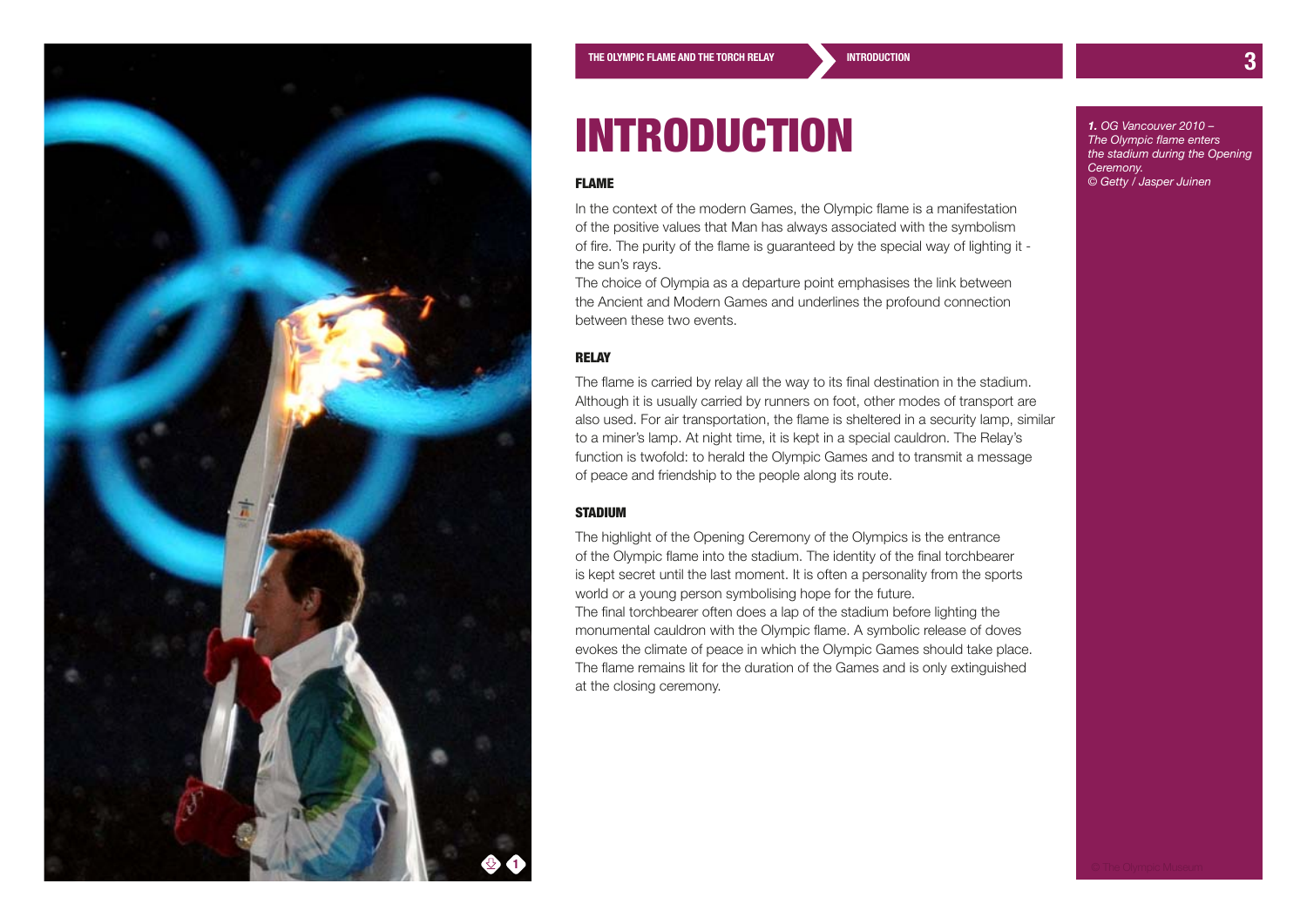<span id="page-3-0"></span>

### The flame

#### SYMROLISM OF FIRE

Fire has always played a very important role in the life of Man. The knowledge, mastery and use of fire figure amongst the most important achievements of humanity. Its place in the beliefs of most ethnic groups is proof of this.

The Ancient Greeks, for example, explained the presence of fire on earth through the myth of **Prometheus**.

The divine origin of fire made it a sacred element. The Greeks maintained perpetual fires in front of their main temples. The purity of this fire was guaranteed by the ignition technique: the flame was obtained by the rays of the sun. Captured at the centre of a recipient called a *skaphia*, the ancestor of the parabolic mirror used today for lighting the Olympic flame, the rays caused an intense heat which allowed a flame to be obtained.

#### Fire in Olympia

In the sanctuary of Olympia, where the Ancient Olympic Games took place, a flame burned permanently on the altar of the goddess Hestia, situated in the *Prytaneum* (building used for the large banquets held in honour of the athletes at the end of the Games). Also obtained from the heat of the sun's rays, this fire was used to light the other fires of the sanctuary.

Such fires were lit on the altars of **Zeus** and **Hera**, situated in front of their temples. To honour these gods, animal sacrifices were made in the same place. Today, nothing remains of the altars, but the present ceremony for the lighting of the Olympic flame in front of the temple of Hera acts as a reminder of these events.

#### Lighting of the Olympic flame

These days, everything starts in Olympia, Greece. A few months before the opening of the Games, a ceremony is organised on the ancient site of the Olympic Games. The flame is lit in front of the ruins of the Temple of Hera by actresses playing the part of priestesses. The choreography and costumes used in the ceremony are based on those of Antiquity.

The flame is lit according to the ancient method of the sun's rays in the parabolic mirror.The Olympic flame can only be lit in this way. The flame is placed in an urn and transported into the ancient stadium where it is given to the first runner by the high priestess responsible for this operation.

This process is done months before the opening of the Games, in order to allow for the relay to arrive at the host city.

*1. OG Calgary 1988 – Lighting of the Olympic flame in Olympia. © IOC / Jean-François Pahud*

*Prometheus stole fire from the gods to give to Man. As a punishment, he was chained to a rock by Zeus, father of the gods. Every day, an eagle came to devour his liver, which grew back every night. Prometheus defied the gods with his theft of fire but by the same act he also revealed the secrets of knowledge, wisdom and the human spirit to Man.*

*Hestia – (Roman name Vesta) goddess of the hearth. In the Roman religion, the Vestals were the guardians of the city's fire.*

*Zeus – (Roman name Jupiter) king of the gods of Olympia, he brought order and justice to the world. The Games in Olympia and Nemea were held in his honour. Hera – (Roman name Juno), sister and wife of Zeus, she reigned with him. In Olympia, her cult was probably linked to that of another, older goddess of fertility. Hera herself was associated with birth.*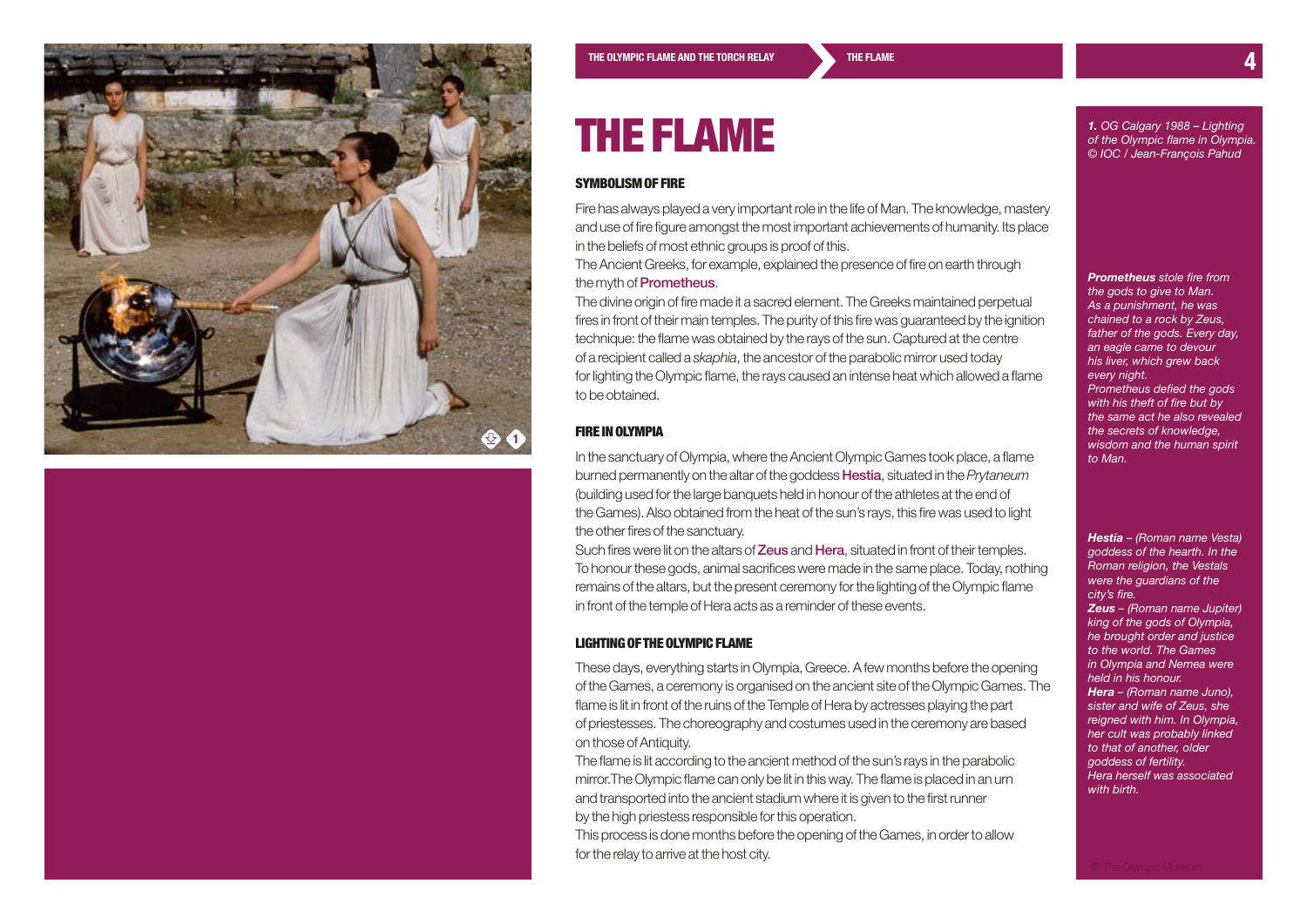As a precaution, on a sunny rehearsal day before the official ceremony, a flame is lit according to the traditional method. In this way, even if the sun is not out on the day of the ceremony, the torch can be lit from this flame, which is kept in a security lamp.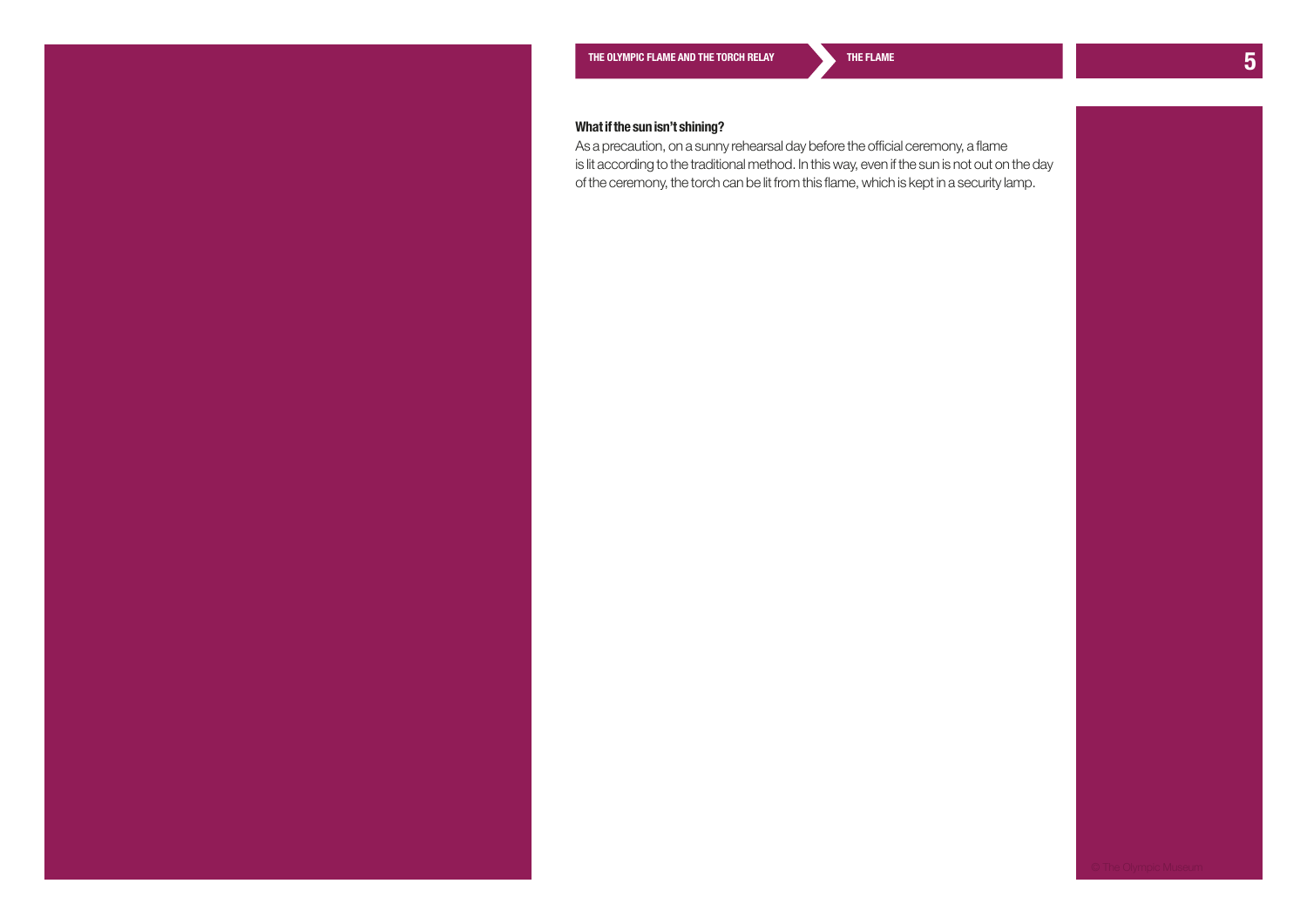### <span id="page-5-0"></span>The Relay atthe modern Olympic Games

#### A modern invention inspired by antiquity

The Olympic Torch Relay is now a powerful symbol of understanding and brotherhood among peoples. Contrary to what people could imagine, this tradition does not go back to the Games in Olympia. A modern invention (the first Relay was held in 1936 and the Olympic Movement recognised its great symbolic value in 1948), the Torch Relay is, however, inspired by several ancient practices:

#### **Athens torch races**

There were never any relays held at the ancient Olympic Games nor at the Pan-Hellenic Games (held in Nemea, Delphi and the Isthmus of Corinth. *(see "The Ancient Games" sheet).* However, in Athens there were torch races (Lampadedromia) held in honour of certain gods, including Prometheus. The flame was passed on by relay runners and the first to arrive at the altar of the god had the honour of rekindling the fire.

#### **A sacred truce for the Games in Olympia**

Some time before the Games, messengers wearing olive leaf crowns left Elis to announce the exact date of the competitions to other Greek cities. They invited the citizens to come to Olympia, and proclaimed the sacred truce (ekecheiria), which represented the obligation to cease combats one month before and during the period of the Games. This allowed the athletes and spectators to travel to Olympia and home again safely.

#### The first relays – summer and winter

In 1936, Carl Diem, Secretary General of the Organising Committee of the Games of the XI Olympiad in Berlin, proposed the inclusion of a torch relay in the programme of the Summer Games. The flame was lit in Olympia and transported to Berlin via a torch relay.

This **first summer relay** had to overcome several practical problems:

- the site of Olympia was hard to access and roads had to be specially built;
- planning of the itinerary required a lot of travelling for that period in time;
- the absence of suitable products (torch, cauldron, etc.) meant that research into specialized technology had to be undertaken, such as tests with the sun's rays and optical instruments.

#### *Lampadedromia – Greek word for the ancient torch relays. They were part of religious ceremonies rather than sporting events.*

*Elis – The sanctuary of Olympia was situated on the territory of the city of Elis, some 50km to the north.*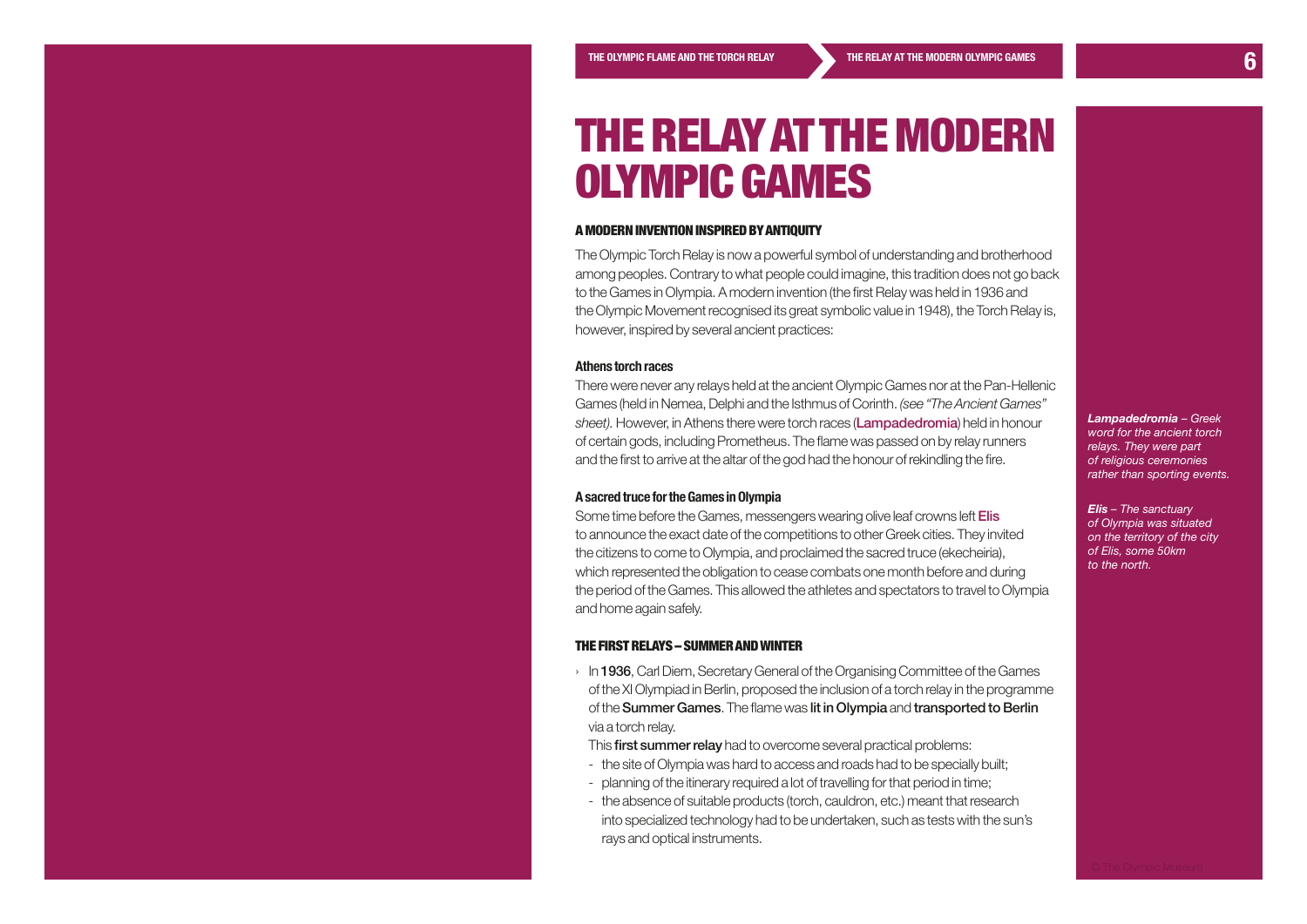

#### **[The Olympic flame and the Torch Relay](#page-1-0) The Relay at [the modern Olympic Games](#page-5-0) 7**

- $\rightarrow$  In the context of the **Winter Games**, the first relay took place during the 1952 Games in Oslo.
	- This first relay did not start in Olympia, Greece, but in the valley of Morgedal in Norway.
- the region, considered as the birthplace of skiing, was chosen as a reminder of the origins of this sport;
- the flame was lit in the hearth of the chalet belonging to Sondre Norheim, a legendary figure in Norwegian skiing.
- › At the Winter Games in Cortina d'Ampezzo in 1956, the flame was lit in front of the Capitole in Rome, as the city had just been elected host of the Games of the XVII Olympiad. The tripod used for the ceremony was sent from Olympia.
- › At the Winter Games in Squaw Valley in 1960, the flame was once again lit in Norway, at Sondre Norheim's chalet. The inscription on the torch "Olympia to Squaw Valley" is a reference to an attempt to start the relay in Olympia, which did not succeed as the time period was too restricted.
- $\rightarrow$  Since the Innsbruck Games in 1964, the relay for the Winter Games has begun in Olympia.

#### Itinerary of the relay

Choosing a route for a relay is not as easy as drawing a straight line between Olympia and the host city of the Games! Each relay has its own "flavour" and allows for the discovery of the history and culture of a new part of the world.

**From Olympia to Athens...** the organisation of the lighting of the flame in Olympia is always handled by the Greek Olympic Committee. This Committee also takes charge of the transport of the flame by runners to Athens or, more precisely, to the Panathenaic stadium which was used for the 1896 Games.

**From Athens to the host city...** the rest of the relay to the host city of the Games is handled by the Olympic Games Organising Committee (OCOG). This Committee chooses the theme of the relay, which then helps them determine the regions to be crossed, the stops planned and the different types of transport.

Until 2008, the flame usually travelled through several countries before arriving at its final destination. As from 2010, the Torch Relay has mainly taken place in Greece and the country of the host city, to where the flame is directly transported from Athens.

*1. OG Berlin 1936 – A torchbearer with the Olympic flame in front of a crowd. © 1936 / International Olympic Committee (IOC)*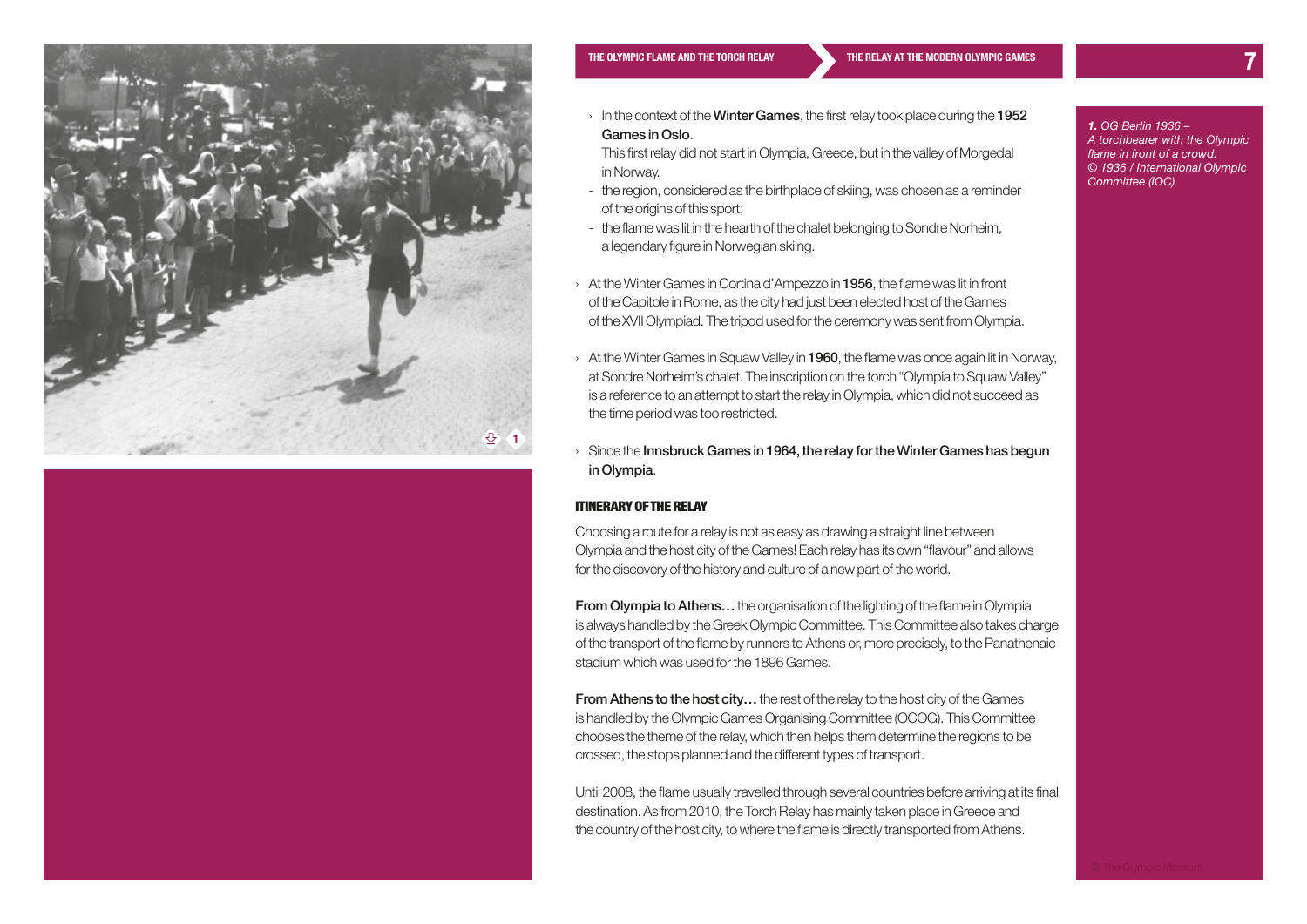The following are some examples of themes which have influenced the itineraries of the flame.

#### Thematic routes – some examples of significant relays

#### **The relay of peace – London 1948**

In a Europe sorely afflicted by the war, the 1948 relay carried a welcome message of peace. The first runner, Corporal Dimitrelis, took off his military uniform before carrying the flame, commemorating the sacred truce observed in Ancient Greece. The planned route highlighted border crossings, where festivities were organised to celebrate the return of peace.

The relay went through Lausanne, Switzerland. As homage to the restorer of the Olympic Games, a ceremony was organised at Pierre de Coubertin's tomb in the Bois-de-Vaux cemetery.

#### **The ancient relay – Rome 1960**

The relay shone the spotlight on the two poles of classical civilisation: Athens and Rome. Lesser-known ancient sites in Greece and Italy were thus brought to the public's attention. For the first time, the relay was televised and the event closely followed by the media.

#### **The relay to the New World – Mexico City 1968**

The relay retraced the steps of Christopher Columbus to the New World. The idea was to underline the link between Mediterranean and Latin-American civilisations and between ancient (Greco-Latin) and Pre-Hispanic civilisations. A direct descendant of the great navigator, Cristóbal Colón de Carbajal, was the last runner on Spanish soil. The Olympic flame made a stop at the Great Pyramid of the Moon in Teotihuacan. A "New Fire" ceremony was organised which, in the Aztec tradition, was celebrated to mark the end of a 52-year cycle. The reappearance of the sun at dawn symbolised the renewal of the world.

#### **The oriental relay – Seoul 1988**

The relay showcased the traditions of Korea. Its route, which was a zigzag from east to west, symbolised the harmony to be found in the balance between two opposite poles. The torchbearers did not wear the official uniform provided by the Games Organising Committee, but instead wore regional or traditional costumes. The runner who brought the flame into the stadium was Sohn Kee-Chung, Olympic champion of the marathon in Berlin in 1936, under the name of Kitei Son. At the time, his medal was awarded to Japan, as Korea was under Japanese rule.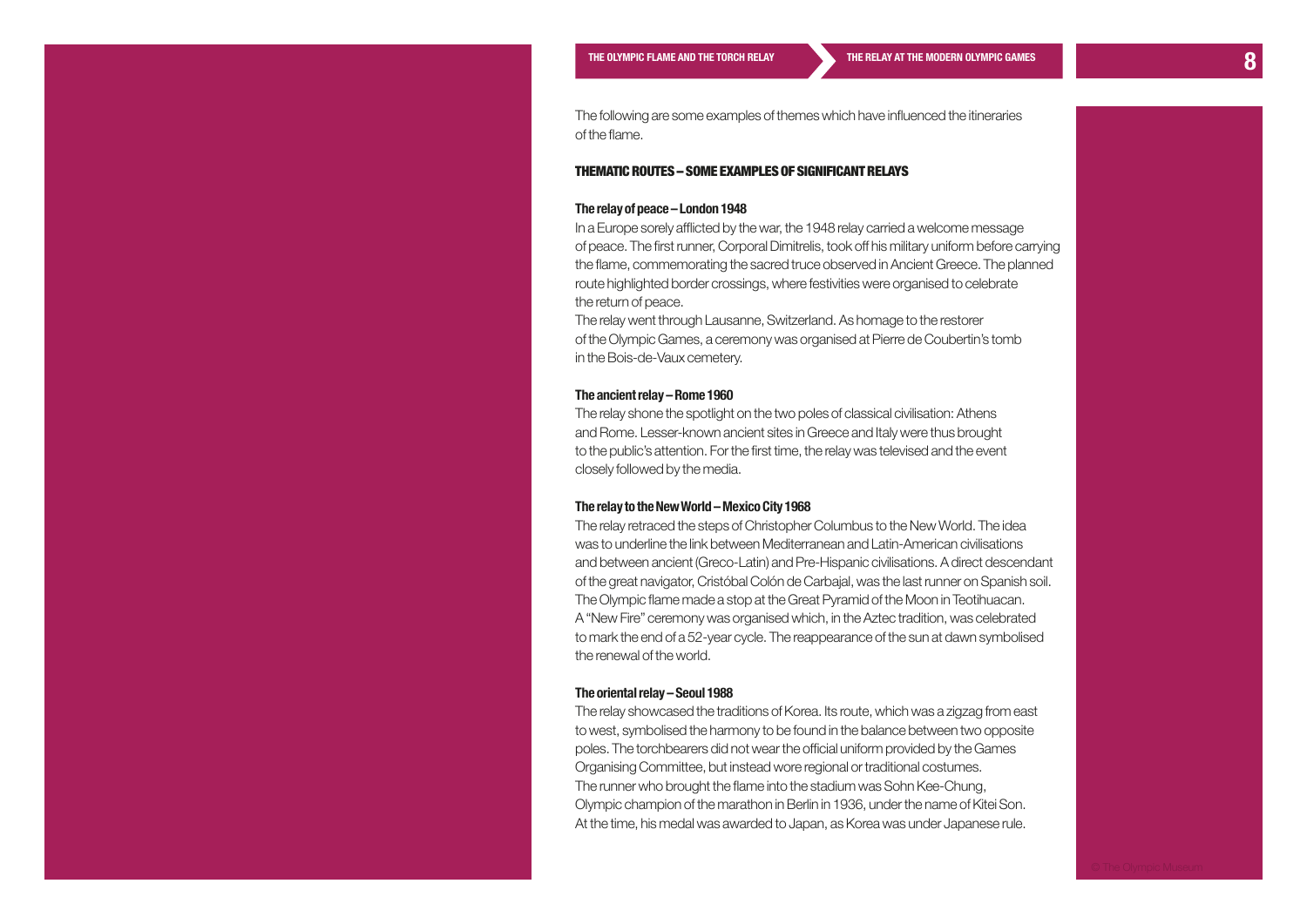

#### **The "Down Under" relay – Sydney 2000**

This relay had a twofold goal: to make Oceania widely known and to promote the culture and heritage of Australia's various regions. The start of the relay on the Australian continent was in the centre of the country at Uluru (Ayers Rock), a sacred site for the indigenous population. The Aboriginal athlete Nova Peris-Kneebone, Olympic field hockey champion, was the first runner in the relay. The enthusiasm of the crowd along the relay route grew bigger and bigger. One million spectators welcomed the arrival of the flame in Sydney. In a ceremony which recalled the elements used in the design of the torch (fire, water, earth), Cathy Freeman "walked on water" before lighting a circle of fire which revealed itself to be a monumental cauldron.

#### **The Northern Lights Relay – Vancouver 2010**

The theme of the Relay, "A path of Northern Lights", made reference to the flame tracing a trail among Canada's many communities. The flame covered 45,000 kilometres throughout Canada and stopped in each province and territory of the country. More than 90 per cent of Canadians could thus see the flame as it passed less than an hour's car drive away from every home.

#### Originality of transportation

Traditionally, relays have been carried out on foot (for Berlin 1936, London 1948 and Moscow 1980 the relays were entirely run in this way). With the celebration of the Olympic Games throughout the world, the flame had to travel by plane. The **modes of transport** have slowly become more and more diversified, not only for practical reasons, but also to showcase the particularities of the regions crossed.

#### **The flame in the snow!**

Legendary Norwegian skiers (or their descendants) carried out the entirety of the transport of the flame (Oslo 1952). Dog sleds and snow scooters were used for some stages of the Relay (Vancouver 2010).

#### **The flame in the water, on the water and under water!**

In the sea off Veracruz, Mexico, swimmers carried the flame from the boat *Durango* to the shore (Mexico City 1968). A diver swam across the port of Marseilles holding the flame out of the water (Grenoble 1968). The flame travelled on the frigate *Cataluña* for the passage between Greece and Spain and arrived on Spanish soil in Empuries, the gateway to Greek civilisation on the Iberian peninsula (circa 600 B.C.) (Barcelona 1992). A diver carried the flame under water at the Great Barrier Reef (Sydney 2000).

*1. OG Cortina d'Ampezzo 1956. Olympic Torch Relay – Zeno COLO (ITA), former downhill ski Olympic champion, starts going downhill towards Cortina d'Ampezzo. © 1956 / Foto Constantini, Cortina*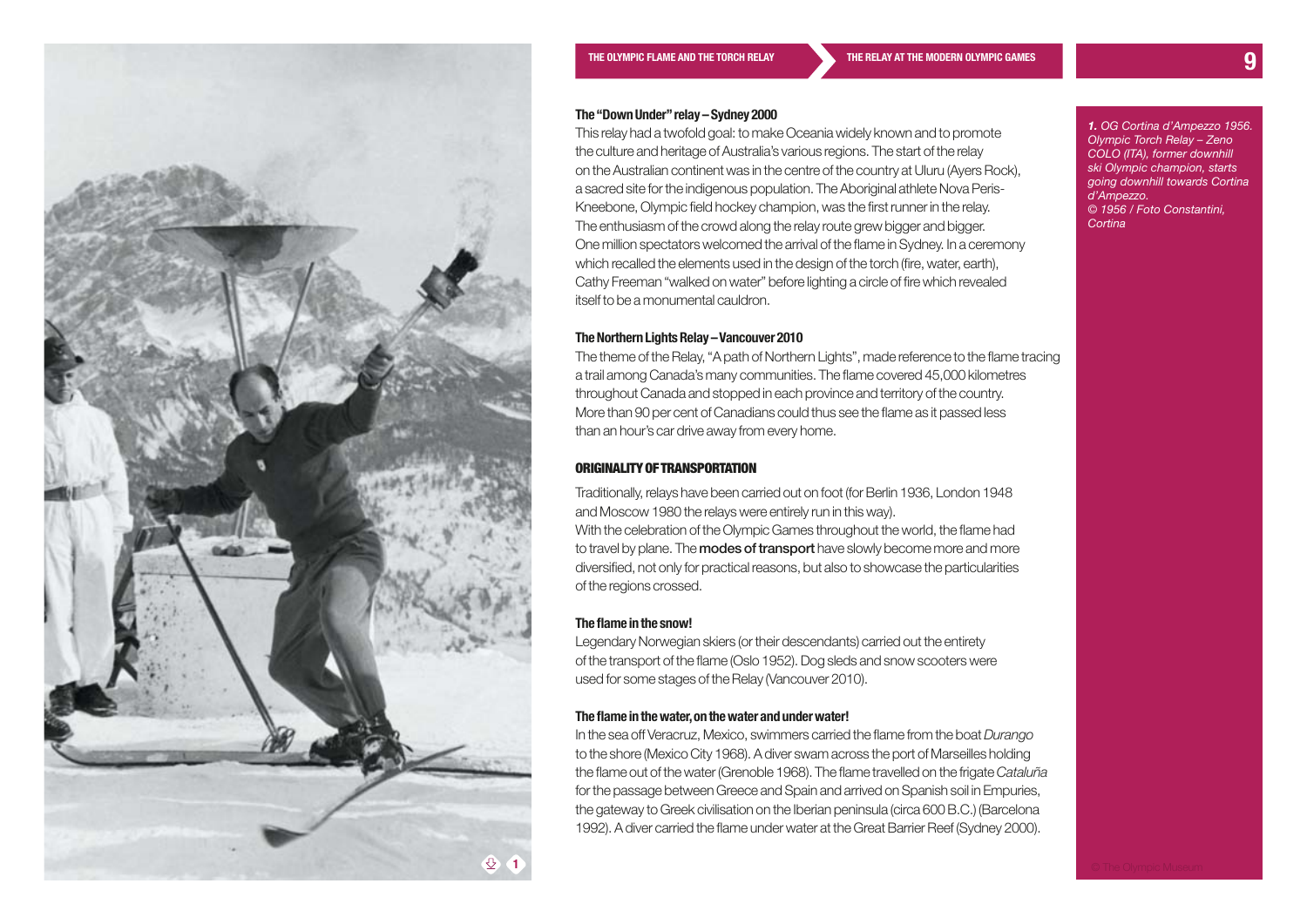



#### **The flame in the air, through the air and in space!**

The flame made its first trip in an aeroplane (Oslo 1952). The flame travelled faster than the speed of sound on its journey from Athens to Paris – on Concorde (Albertville 1992). The wonders of technology were highlighted when the Canadians organized the transmission of the flame by satellite between Athens and Ottawa (Montreal 1976). For the first time in the history of the Olympics, the torch (but not the flame) made a parachute jump. It also made an impressive entry at the Opening Ceremony of the Games, carried by a ski jumper during his actual jump (Lillehammer 1994). The torch was carried into space by astronauts (Atlanta 1996 and Sydney 2000).

#### **The flame on horseback and on a camel!**

Although the host of the 1956 Games was Melbourne, the equestrian events were held in another city on another continent – Stockholm, Sweden. Here, the flame was transported only by horse (Melbourne/Stockholm 1956). Horses played a special role again when the history of the Pony Express was featured as a part of the Torch Relay (Atlanta 1996). Horses were replaced by camels when the flame crossed the Australian desert (Sydney 2000).

#### **The flame in the Wild West!**

The modes of transport that are used bring to mind great moments in American history. For example, the flame traveled in an Indian canoe, on a Mississippi steamboat, and on a wagon of the Union Pacific (the first transcontinental railroad) (Atlanta 1996)

*1. OG Salt Lake 2002. The Olympic flame is transported by train. © 2002 / Kishimoto / IOC / NAGAYA, Yo – All rights reserved*

*2. OG Montreal 1976 – Olympic Torch Relay by boat. © 1976 / IOC*

2 © The Olympic Museum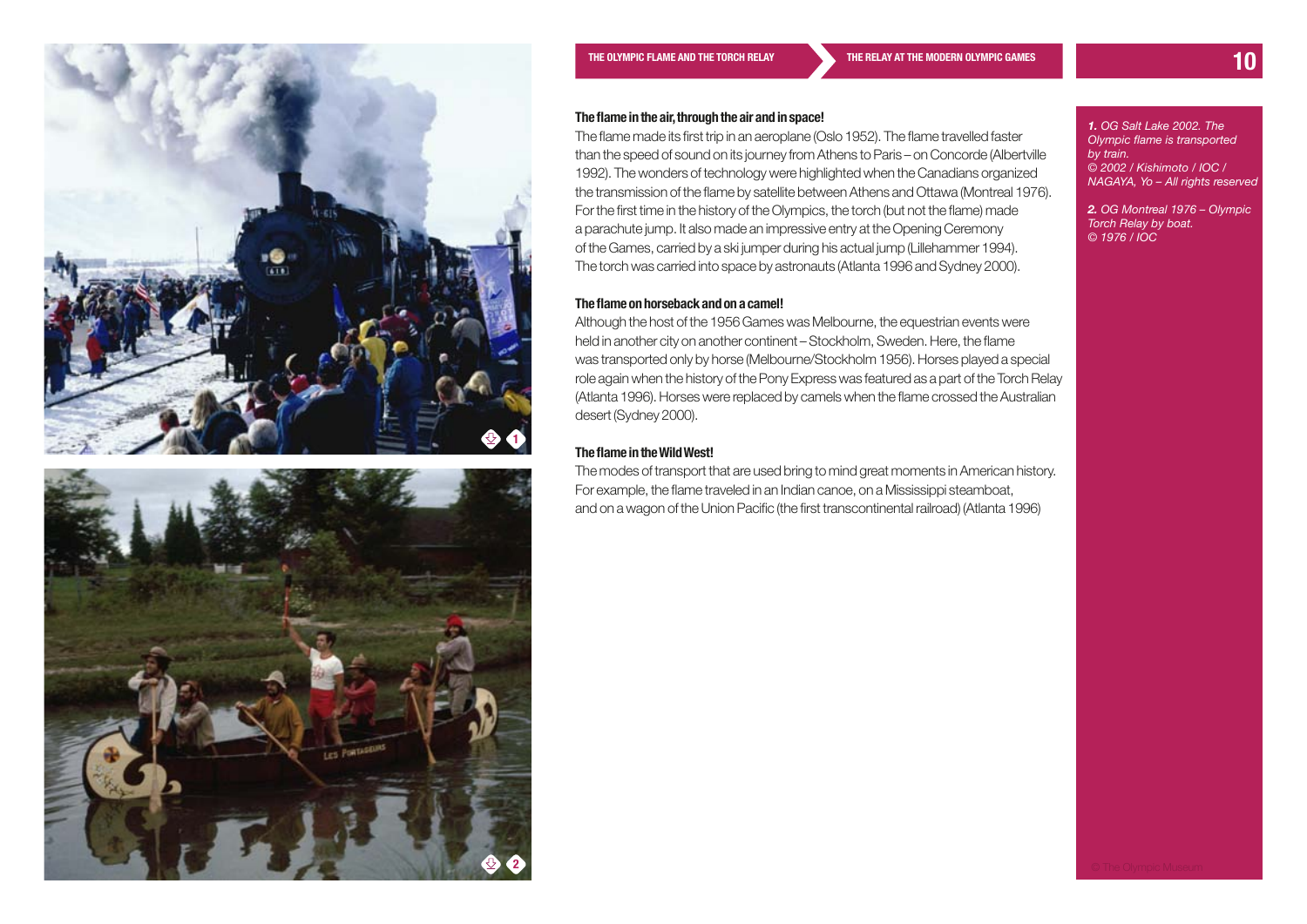<span id="page-10-0"></span>

## The torch-bearers

The flame is carried to the host city by thousands of torch-bearers: athletes, celebrities, but mostly by everyday people.

#### SELECTING THE TORCH-BEARERS

Until the 1970s, the torch-bearers were mainly athletes selected by the Organising Committees for the Games (Berlin 1936), the government (Rome 1960), sports organisations (London 1948, Helsinki 1952 and Stockholm 1956) or National Olympic Committees (Munich 1972).

These torch-bearers were young, male athletes. It was only at the Munich Games in 1972 that women and people with disabilities were included among the torch-bearers. It was also from this date onwards that the athletes and other known officials were joined by "ordinary" torch-bearers, often inhabitants of the regions through which the Relay passed. It is now the Organising Committee for the Games which is responsible for selecting all the torch-bearers.

From the 1990s onwards, the Organising Committees have involved Games sponsors in their torch-bearer selection process. The selection criteria for the "ordinary" candidates increasingly include the person's social and community involvement. Major casting operations are organised. For the 1996 Atlanta Games, the "Community Heroes Programme" selected torch-bearers with local importance and influence. For the 2004 Games in Athens, torch-bearers were selected because they inspired and brought their communities together through sport, education and culture. For the London 2012 Games, candidates could be proposed via the internet. A total of 8,000 torch-bearers were thus selected from among the tens of thousands of candidatures received, on the basis of their social commitment.

Well-known people from the worlds of sport, show business and politics continue to be associated with the Torch Relay, thus contributing to promoting the Olympic spirit throughout the world.

#### The importance of the first and lasttorch-bearers

Among the thousands of torch-bearers, the first and, particularly, the last (who lights the cauldron in the stadium during the Games Opening Ceremony) are chosen for the special relationship they enjoy with the host country. They all carry very strong messages:

*1. A female torchbearer runs with the Olympic flame. © Getty / Pascal Le Segretain*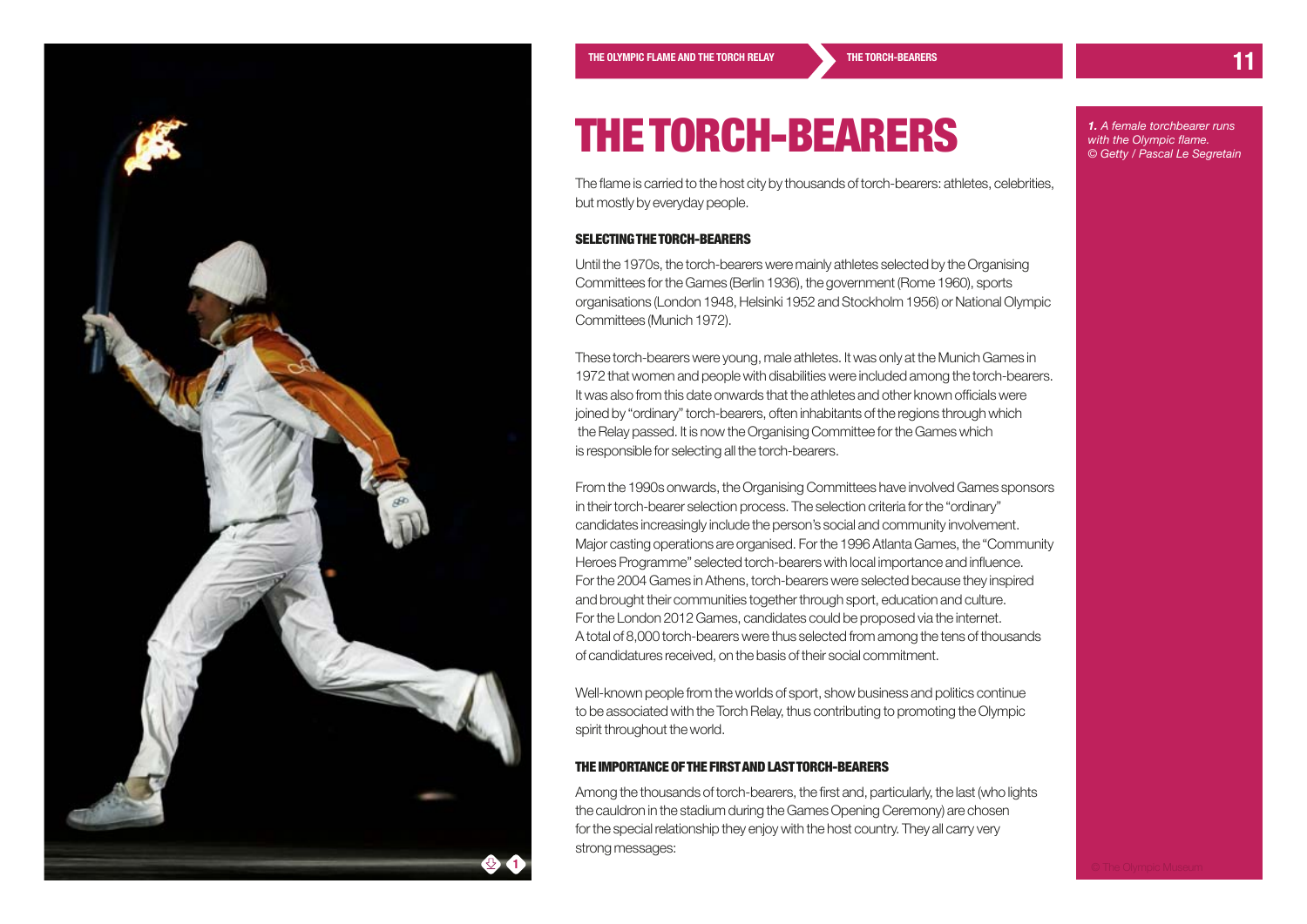

- › Tokyo 1964: The last torch-bearer, Yoshinori Sakai, was chosen because he was born in Hiroshima on the day that the atomic bomb was dropped on the city.
- › Sydney 2000: The last torch-bearer, Cathy Freeman, was chosen as she represented the cause of Australia's Aborigines.

*1. The Olympic flame is passed from one torch to another. © Getty / Todd Warshwa*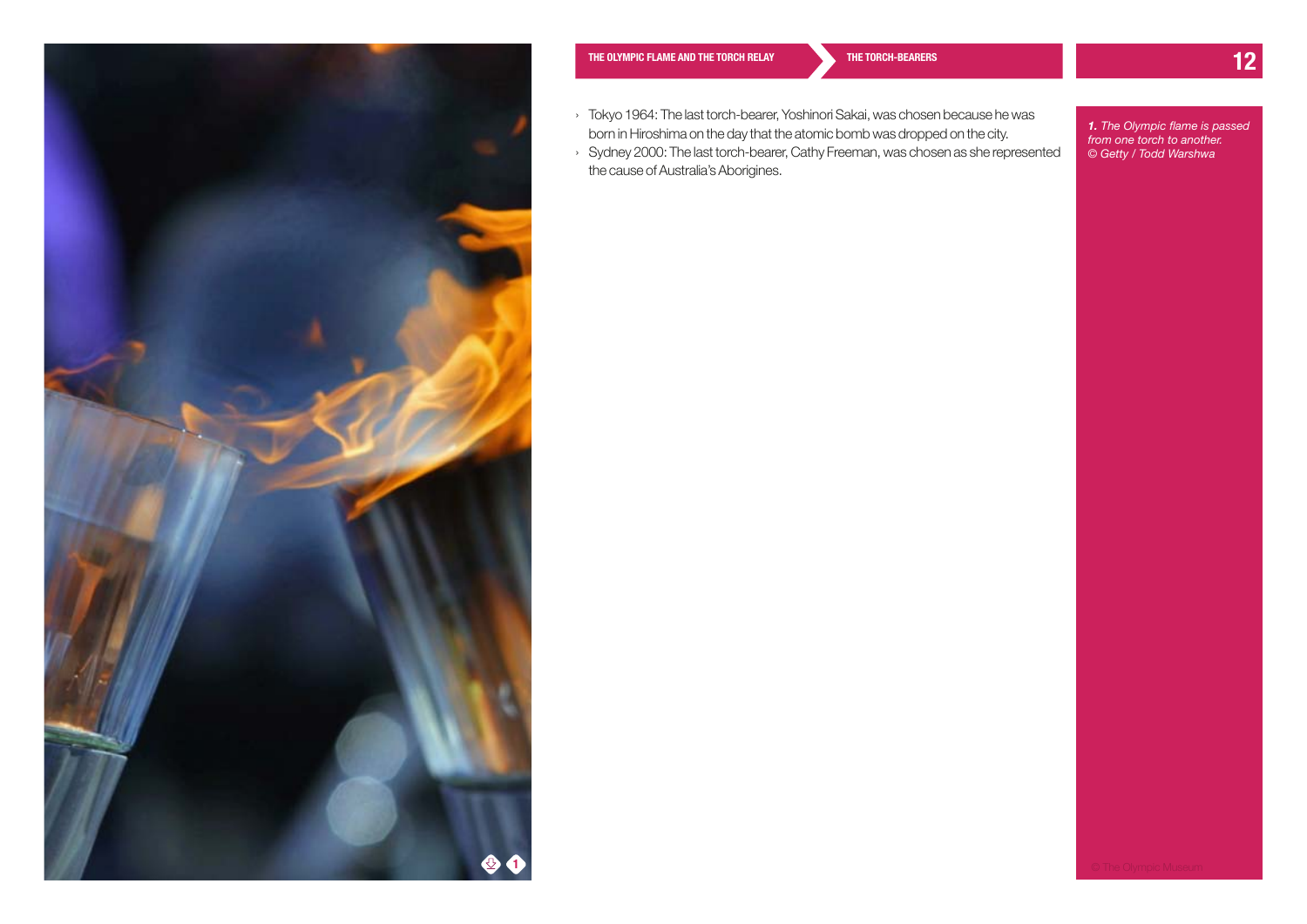<span id="page-12-0"></span>THE OLYMPIC FLAME AND THE TORCH RELAY TORCHES<br>
TO PORT ENGLISH TO RELAY TORCHES model of torch is created with specific technical and aesthetical standards!

### **TORCHES**

For each edition of the Games, a new model of torch is created with specific technical and aesthetical standards!

#### The technical side of the Olympic torch

The torch must conform to exact technical standards. During the relay, the flame must never go out. The torch must be able to stand up to difficult weather conditions (such as wind, rain, snow and extreme heat) and the most unusual modes of transport. It must also be capable of burning longer than the amount of time reserved for the relay leg, in case the runner has any problems on route.

In 1936, when the first relay was organised, experiments were necessary to determine the best shape for the torch and the most suitable combustible. Magnesium, gunpowder, resin, olive oil… all these products (and many others!) have been used to fuel the Olympic Flame. These days, a gas cartridge in the body of the torch is the most popular solution chosen. The type of gas used can influence the colour of the flame (from white to yellowy-red) and its intensity.

#### The design of the Olympic torch

In the early days of the relay, the torch models were more or less the same. With the evolution of the Olympic Games, the shapes, colours and materials used have become more and more varied. The torches are very often created by world-famous firms or designers, for example Pedro Ramirez Vasquez and Lance Wyman for Mexico City 1968; Munemichi Yanagi for Sapporo 1972; Georges Huel and Michel Dallaire for Montreal 1976; Philippe Starck for Albertville 1992; Edward Barber and Jay Osgerby for London 2012; and Pininfarina for Torino 2006 and Bombardier for Vancouver 2010. This diversity shows the will to differentiate editions of the Games, as well as to express, through the object, the particularities of the host country or to highlight the most symbolic aspects of the Games.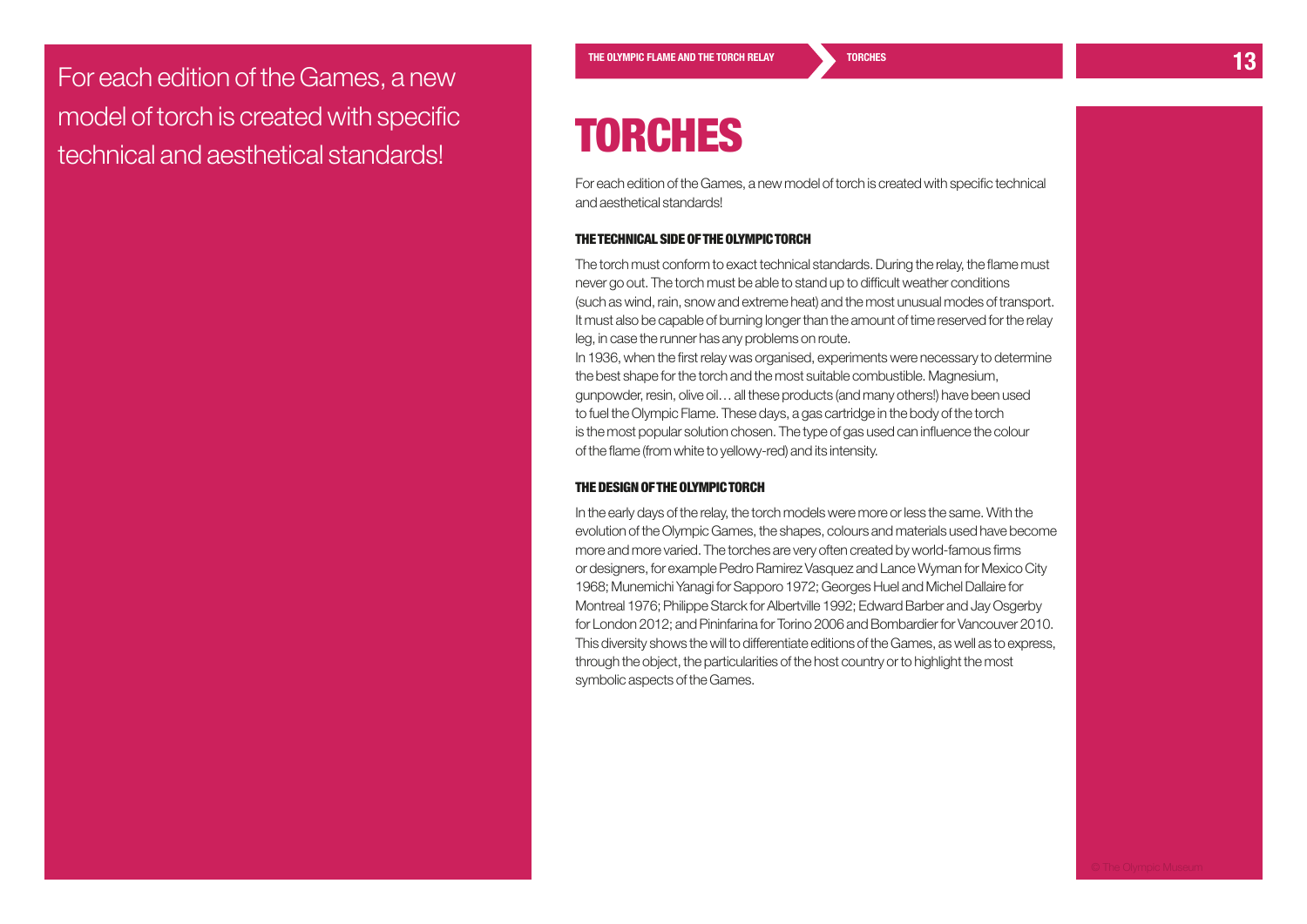





 $92$ 

**[The Olympic flame and the Torch Relay](#page-1-0) 14 [Torches](#page-12-0)**

Rome 1960<sup>1</sup> Highlights the Roman and Greek classical civilisations. The design of the torch was deliberately based on a classical model, inspired by torches found on ancient sites.

 $Sy$ dney  $2000^2$  The top of the torch has the same shape as the Sydney Opera House. Its shape, as well as the logo of these Games, was inspired by the boomerang, the Aborigines' ancient hunting tool.

Salt Lake City 2002<sup>3</sup> The shape of the torch relates to the elements of fire and ice, symbols of the 2002 Games. The torch looks like a stalactite. Its textured pewter shaft symbolises the ruggedness of the American West.

Beijing 2008<sup>4</sup> The torch includes several references to Chinese culture: the lower part represents lacquer; its red colour is lucky in China. On the top part of the torch, the scrolled shapes represent auspicious clouds. Finally, the torch is shaped like a roll of paper, a Chinese invention.

London 2012<sup>5</sup> The 8,000 holes in the torch represent the inspiring stories of the 8,000 torch-bearers. The triangular shape is representative of series of three: three Olympic values (friendship, excellence and respect); three words in the Olympic motto (Citius, Altius, Fortius); three editions of the Olympic Games in London (1908, 1948 and 2012); and the vision of the London 2012 Games, to combine the three aspects of sport, culture and education.

Nowadays, torches are produced in great quantities and, as a result, runners sometimes have the possibility of acquiring their torch after their participation in the relay.

*Images 1 to 5: © IOC*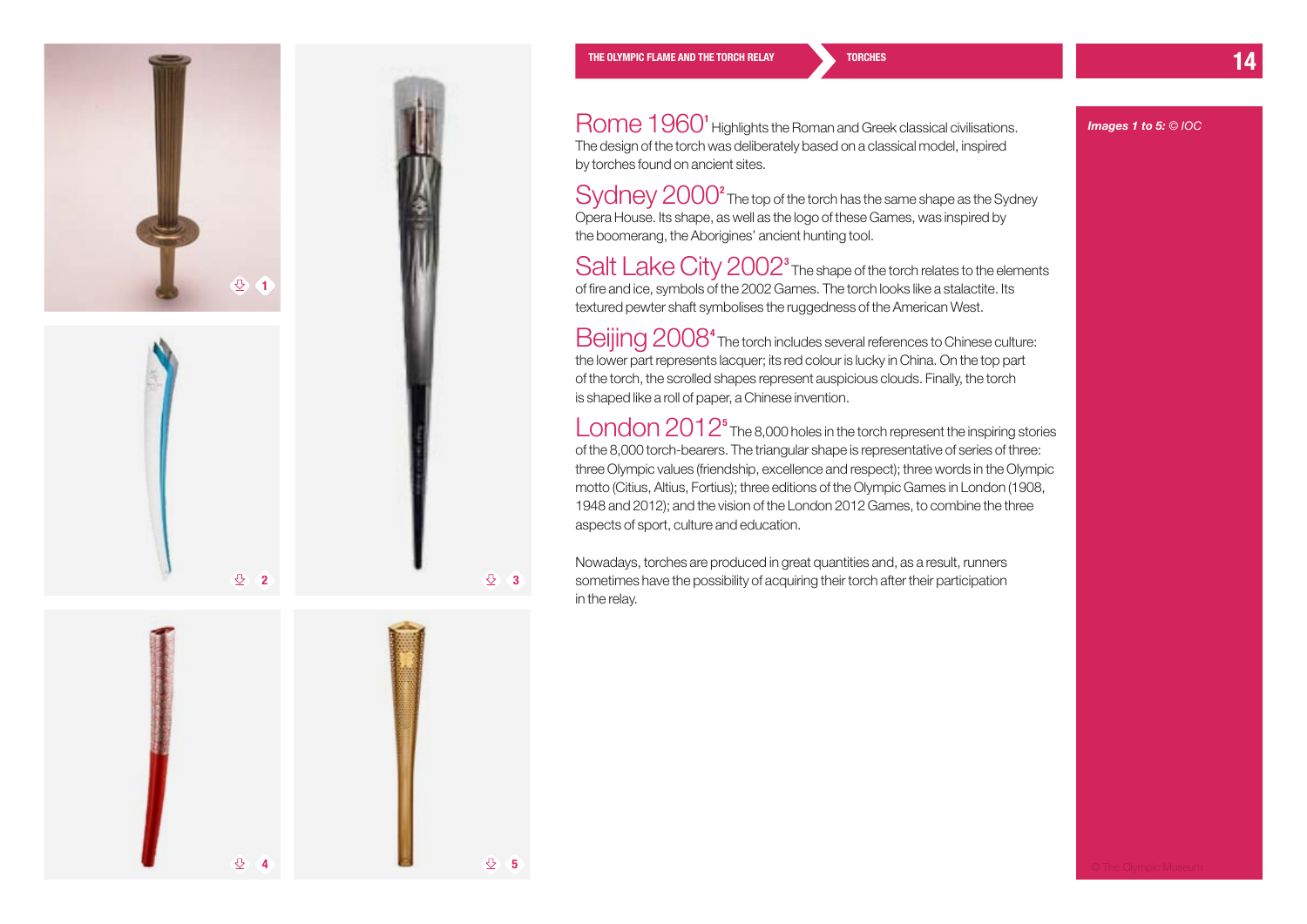



**[The Olympic flame and the Torch Relay](#page-1-0) 15 [Torches](#page-12-0)**

#### Arrival atthe stadium

On the occasion of the Opening Ceremony of the Games, a torch of a different design or material from the one used in the rest of the relay is sometimes used. A smoke apparatus is sometimes added so that the public can see the arrival of the flame in the stadium and easily follow its route through the crowd right up until the moment the cauldron is lit.

*1. OG Vancouver 2010 – The Torch has arrived in the stadium © Getty / Cameron Spencer*

*2. Olympic Games Seoul 1988. Opening Ceremony - Son-Man CHONG, Won-Tak KIM and Mi-Jong SON light the Olympic Cauldron. © 1988 / IOPP, Seoul 1988 / WIEDENER Jeff*